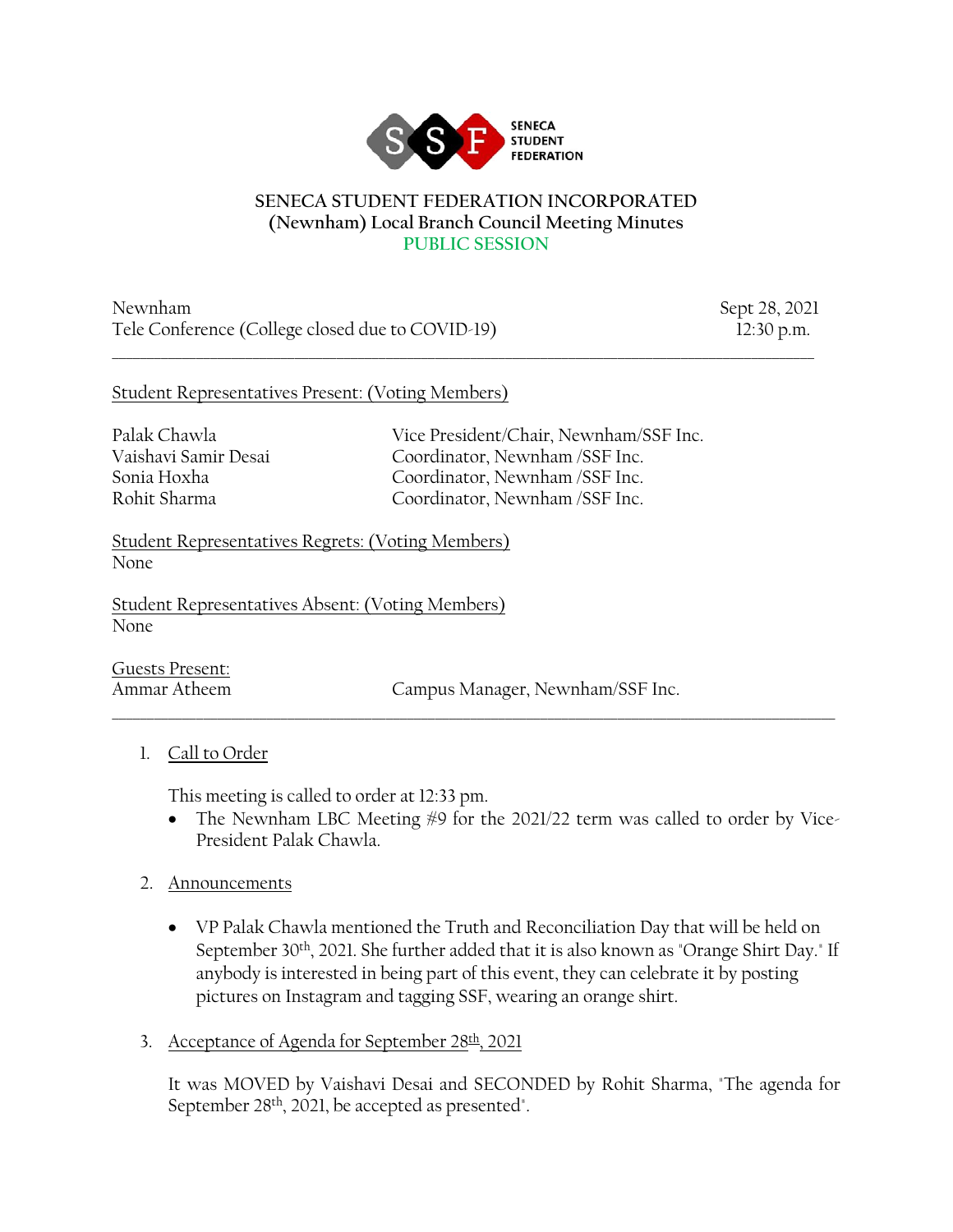# 3:0:0 C A R R I E D

## 4. Confirmation of Minutes for September 21st, 2021

It was MOVED by Sonia Hoxha and SECONDED by Vaishavi Desai, "to accept September 21st, 2021 meeting minutes as presented".

3:0:0 C A R R I E D

## 5. Business

## a) Updates

- Coordinators were not able to drop the text in the event since last week, on that Palak advised to mail regarding the issue to the Manager who is present during the event.
- In the recent central meeting, the decision was made related to the swag kits and food bank that it would not be possible to deliver these things to each student. The only way it can be done is by organizing a pick-up facility at Newnham Campus.
- The Manager position at Seneca@York is open to the public. Those who meet the requirements are eligible to apply for it.
- VP Palak Chawla also confirmed if the new mail extension for SSF is valid. Along with that, she also mentioned the spam emails that everyone in the council has been receiving. She further added that it had been reported to the ITS department, and they would soon take action for the same.
- Palak also showed us the chart discussed in ACC containing Fall 2021 enrolment data. Thousand three hundred eighty-two students have enrolled this term in different programs setting the highest record, as per the day ten stats.

## b) Council's Presence

- Specific changes were made in deciding the date for Meet and Greet that used to happen on Monday once a month. To give a fair chance for attending the meeting, it can be any day from the weekdays, and those who are available during that time can represent their campus.
- Palak Chawla also said coordinators to register themselves in the events during their working hours.
- c) Other Business
- VP Palak Chawla told us to keep our schedule free during study week for the leader's training. She also mentions filling out the survey and says some good ideas as they will be helpful in the future.